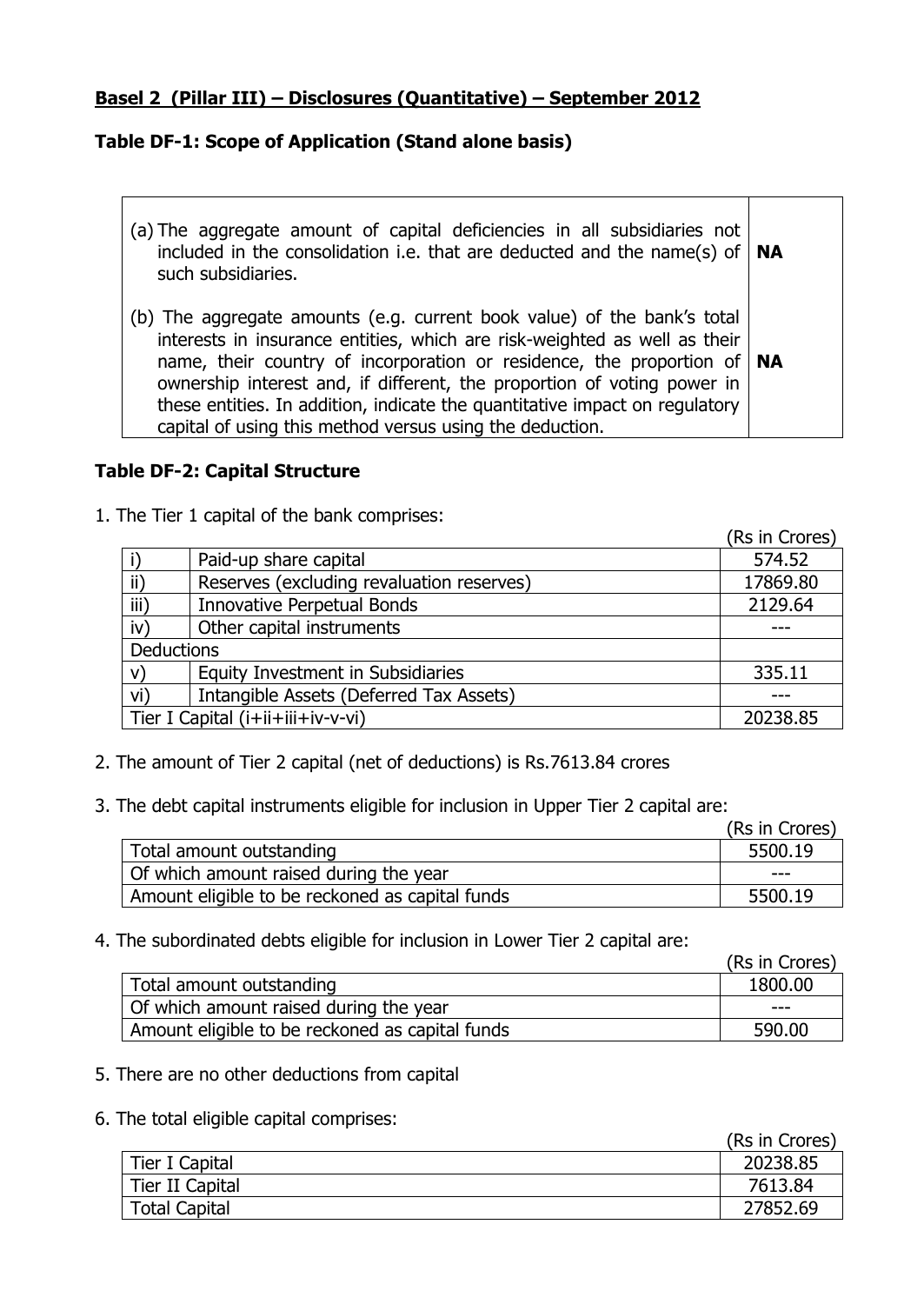#### **Table DF-3: Capital Adequacy**

| (b) Capital requirements for credit risk at 9% of RWA:   |                           |
|----------------------------------------------------------|---------------------------|
| Portfolios subject to standardized approach:             | Rs. 19662.48 Crores       |
| Securitization exposures:                                | <b>NIL</b>                |
| (c) Capital requirements for market risk:                |                           |
| Standardized duration approach;                          |                           |
| - Interest rate risk:                                    | <b>Rs. 1234.49 Crores</b> |
| - Foreign exchange risk (including gold):                | Rs. 9.00 Crores           |
| - Equity risk:                                           | <b>Rs. 190.82 Crores</b>  |
| d) Capital requirements for operational risk:            |                           |
| Basic indicator approach:                                | Rs. 1478.07 Crores        |
| (e) Total and Tier 1 capital ratio:                      |                           |
| For the top consolidated group; and                      |                           |
| For significant bank subsidiaries (stand alone or sub-   |                           |
| consolidated depending on how the Framework is applied). |                           |
| For BOI Solo                                             | 11.10% & 8.07%            |

# **TableDF-4: Credit risk: general disclosures for all Banks**

1. The total gross credit exposures are:

|                   | (Rs in Crores) |
|-------------------|----------------|
| Category          | Amount         |
| <b>Fund Based</b> | 260379         |
| Non Fund Based*   | 64993          |
|                   |                |

\* Excluding Credit Equivalent of Derivatives

2. The geographic distribution of exposure is:

|                   |                 | (Rs in Crores) |
|-------------------|-----------------|----------------|
|                   | <b>Domestic</b> | Overseas       |
| <b>Fund Based</b> | 182526          | 77853          |
| Non Fund Based    | 57213           | 7780           |

3. Industry type distribution of exposure (Fund Based & Non Fund Based) –is as under:

| <b>Industry Name</b>                    | Fund Based    | Non Fund Based |
|-----------------------------------------|---------------|----------------|
|                                         | (Outstanding) | (Outstanding)  |
|                                         | Rs. in Crores | Rs. in Crores  |
| Coal                                    | 22.67         | 245.87         |
| Mining                                  | 1068.32       | 0.00           |
| Iron & Steel                            | 12556.12      | 247.46         |
| <b>Other Metal &amp; Metal Products</b> | 3440.11       | 327.94         |
| All Engineering                         | 1702.28       | 1133.95        |
| Of which Electronics                    | 751.32        | 201.25         |
| Electricity                             | 12261.22      | 0.00           |
| <b>Cotton Textiles</b>                  | 4013.18       | 100.21         |
| Jute Textiles                           | 97.38         | 0.32           |
| <b>Other Textiles</b>                   | 4237.96       | 264.14         |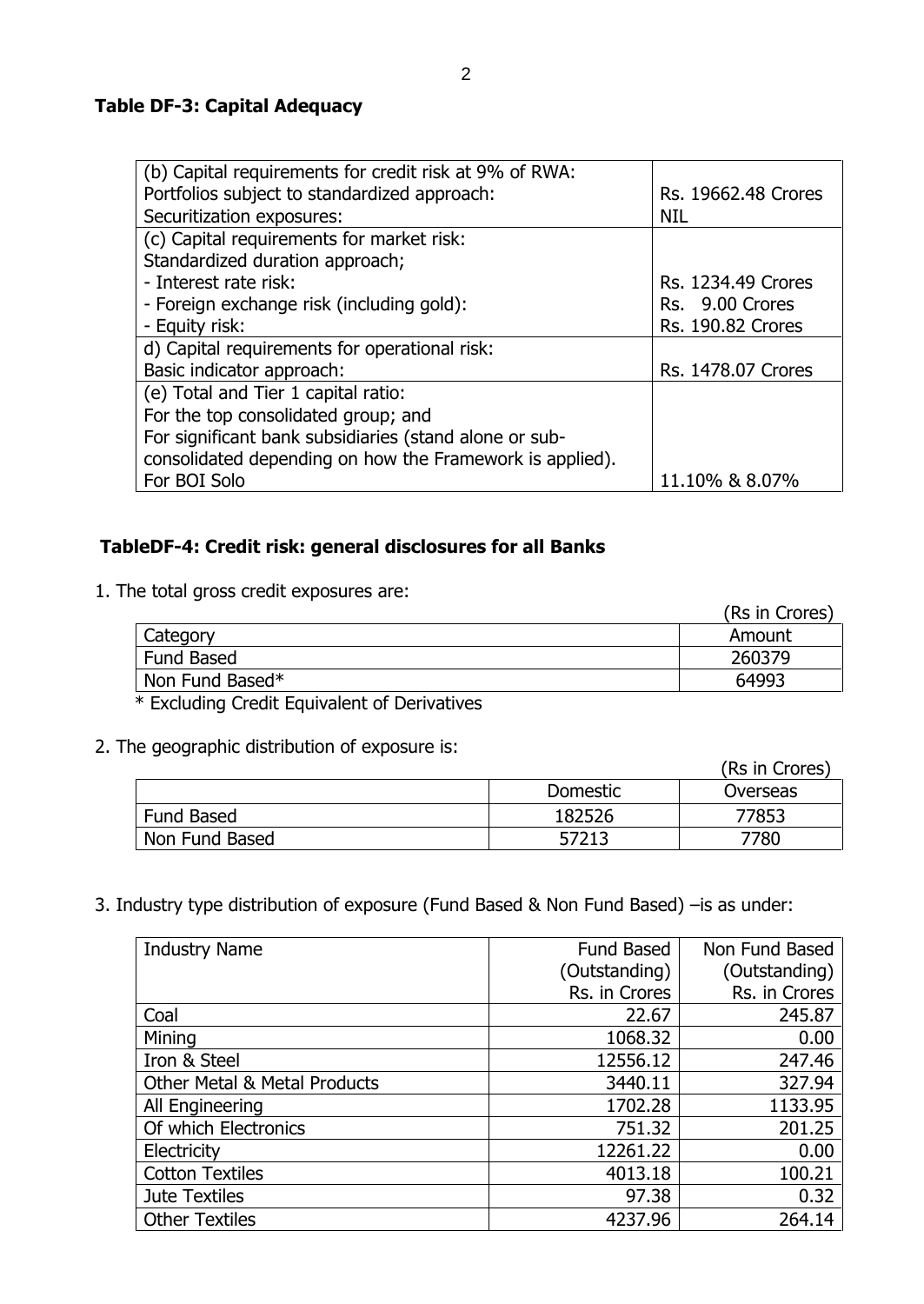| Sugar                                 | 2337.17   | 29.43    |
|---------------------------------------|-----------|----------|
| Tea                                   | 55.84     | 1.21     |
| <b>Food Processing</b>                | 4026.20   | 300.37   |
| Vegetable Oil & Vanaspati             | 677.71    | 475.55   |
| <b>Tobacco &amp; Tobacco Products</b> | 558.34    | 14.31    |
| Paper & Paper Products                | 1130.83   | 84.78    |
| <b>Rubber &amp; Rubber Products</b>   | 2232.11   | 483.71   |
| Chemical, Dyes, Paints etc.           | 4566.97   | 465.45   |
| Of which Fertilisers                  | 404.23    | 5.90     |
| Of which Petro-chemicals              | 1091.02   | 141.49   |
| Of which Drugs & Pharmaceuticals      | 1937.28   | 127.25   |
| Cement                                | 1177.16   | 10.91    |
| Leather & Leather Products            | 451.76    | 14.43    |
| Gems & Jewellery                      | 4848.56   | 1995.40  |
| Construction                          | 2094.45   | 1333.03  |
| Petroleum                             | 1542.94   | 158.61   |
| <b>Automobiles including Trucks</b>   | 0.00      | 1113.24  |
| <b>Computer Software</b>              | 0.00      | 0.00     |
| Infrastructure*                       | 30448.07  | 6404.03  |
| Of which Power                        | 12261.22  | 2841.80  |
| Of which Telecommunications           | 1482.32   | 36.02    |
| Of which Roads & Ports                | 6325.61   | 1644.98  |
| <b>Other Industries</b>               | 17387.45  | 11034.53 |
| Residuary Other Advances (to balance  |           |          |
| with Gross Advances)                  | 159705.32 | 38754.12 |
| <b>Total</b>                          | 260379    | 64993    |

\* Fund Based – Exposure to Iron & Steel at 5.21% and Infrastructure at 5.32% exceeds 5% total Fund Advances. Non Fund Based - Exposure to Infrastructure at 9.57% exceeds 5% total Non Fund Advances

4. The residual contractual maturity break down of assets is:

|                         |          |             | (Rs in Crores)          |
|-------------------------|----------|-------------|-------------------------|
| <b>Maturity Pattern</b> | Advances | Investments | <b>Foreign Currency</b> |
|                         |          | (gross)     | <b>Assets</b>           |
| Next day                | 6249.71  | 105.67      | 709.10                  |
| $2 - 7$ days            | 4555.85  | 813.90      |                         |
| $8 - 14$ days           | 4641.24  | 68.80       |                         |
| $15 - 28$ days          | 1192.16  | 114.75      | 421.20                  |
| 29 days $-$ 3 months    | 7365.17  | 4566.48     | 1506.05                 |
| $>3$ months $-6$ months | 6251.98  | 1023.37     | 1772.88                 |
| $> 6$ months $-1$ year  | 5715.14  | 3068.70     | 1936.37                 |
| $>1$ year - 3 years     | 25968.41 | 7717.45     | 81.03                   |
| $>$ 3 years – 5 years   | 27554.44 | 13222.34    | 75.27                   |
| $> 5$ years             | 86040.59 | 55268.22    |                         |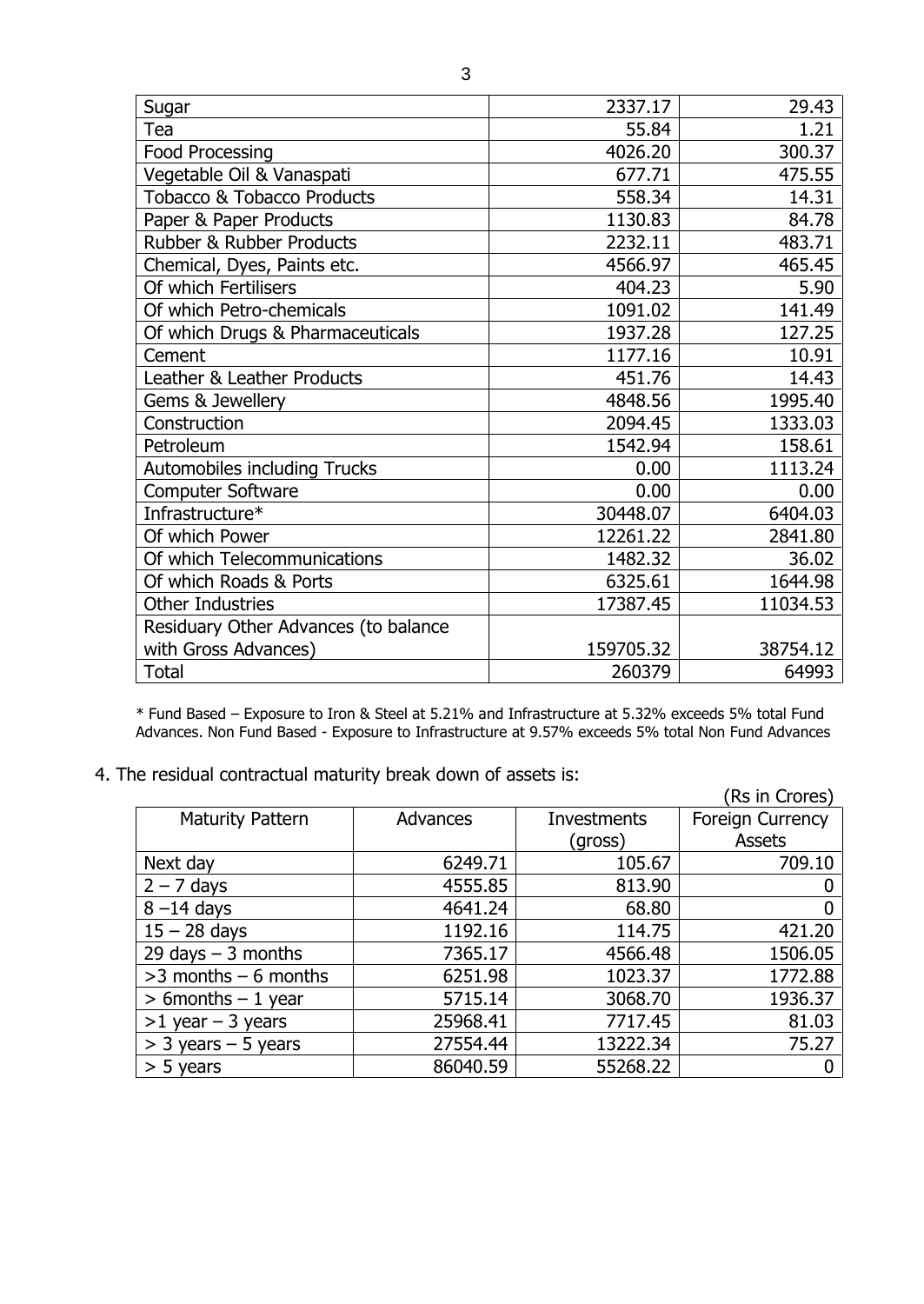5. The gross NPAs are:

| Category      | (Rs in Crores) |
|---------------|----------------|
| Sub Standard  | 5488.86        |
| Doubtful $-1$ | 1420.27        |
| Doubtful $-2$ | 1149.92        |
| Doubtful $-3$ | 104.28         |
| Loss          | 735.27         |
| <b>TOTAL</b>  | 8898.60        |

- 6. The amount of net NPAs is Rs. 5228.32 crores.
- 7. The NPA ratios are as under:
	- a. Gross NPAs to Gross Advances: 3.42%
	- b. Net NPAs to Net Advances: 2.04%
- 8. The movement of gross NPA is as under:

|                                                       | (Rs in Crores) |
|-------------------------------------------------------|----------------|
| i) Opening balance at the beginning of the year       | 5893.97        |
| ii) Additions during the year                         | 4480.44        |
| iii) Reductions during the year                       | 1475.81        |
| iv) Closing balance at the end of the year (i+ii-iii) | 8898.60        |

9. The movement of provision for NPAs is as under:

(Rs in Crores)

| i) Opening balance at the beginning of the year       | 1472.78 |
|-------------------------------------------------------|---------|
| ii) Provisions made during the year                   | 2328.51 |
| iii) Write-off/write-back of excess provisions        | 951.07  |
| iv) Closing balance at the end of the year (i+ii-iii) | 2850.22 |

- 10. The amount of non-performing investment is Rs. 660.95 crores.
- 11. The amount of provision held for non-performing investment is Rs. 409.79 crores.
- 12. The movement of provisions for depreciation on investments is as under:

(Rs in Crores)

| i) Opening balance at the beginning of the year       | 474.51 |
|-------------------------------------------------------|--------|
| ii) Provisions made during the year                   | 34.94  |
| iii) Write-off/write-back of excess provisions        | 51.02  |
| iv) Closing balance at the end of the year (i+ii-iii) | 458.43 |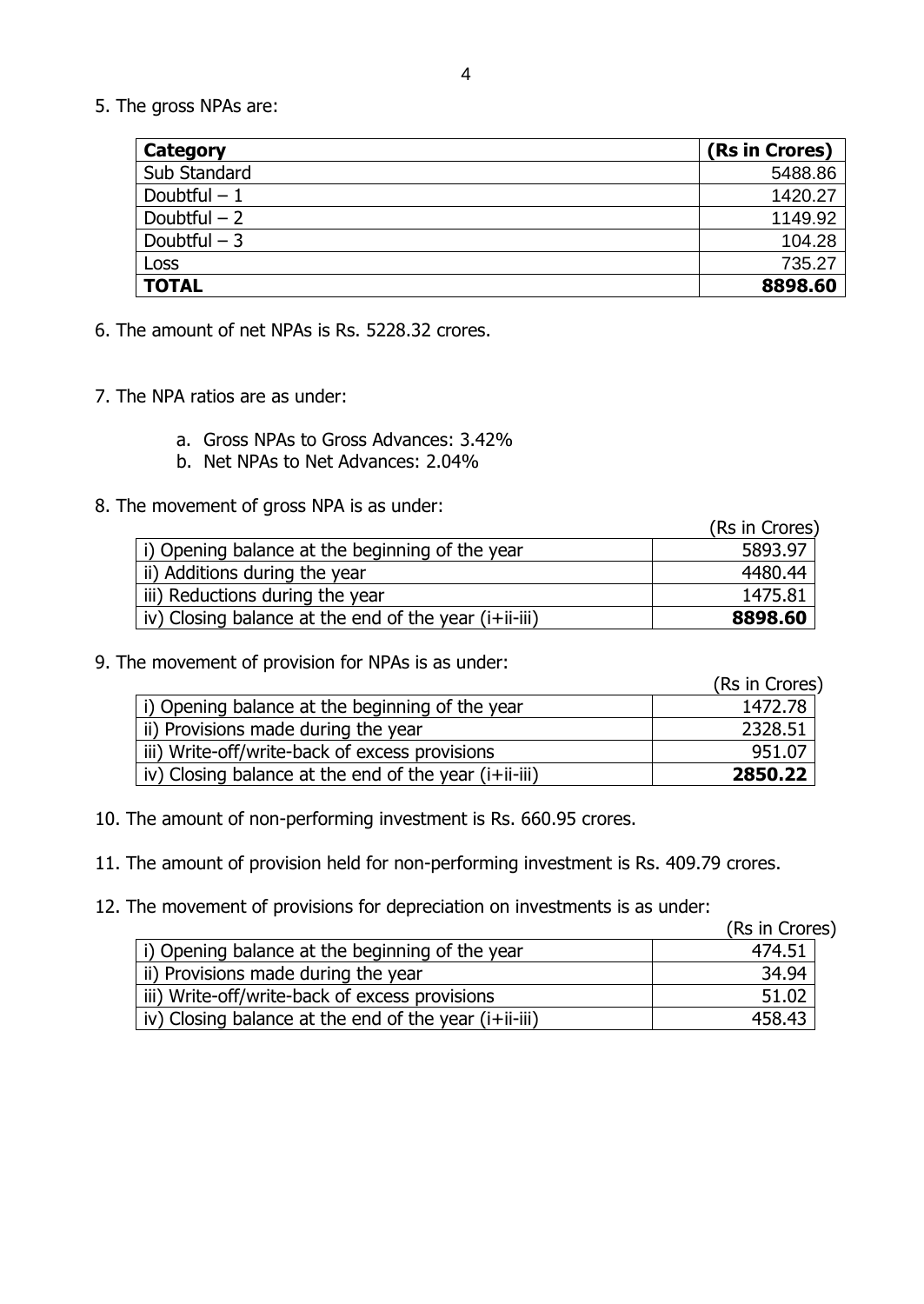## **Table DF-5: Credit risk: disclosures for portfolios subject to the standardized approach**

| For exposure amounts after risk mitigation subject to the<br>standardized approach, amount of a bank's outstanding (rated and<br>unrated) in the following three major risk buckets as well as those<br>that are deducted;    |                |
|-------------------------------------------------------------------------------------------------------------------------------------------------------------------------------------------------------------------------------|----------------|
| The total credit exposure (Funded excluding market related off<br>balance sheet items) of the bank (subject to standardized<br>approach), are classified under major risk buckets are as under: -<br>Below 100 % risk weight: |                |
| 100 % risk weight:                                                                                                                                                                                                            | Rs 3,05,759 Cr |
| More than 100 % risk weight:                                                                                                                                                                                                  | Rs 1,42,445 Cr |
| <b>Deducted</b>                                                                                                                                                                                                               | Rs 29,940 Cr   |
|                                                                                                                                                                                                                               | <b>NIL</b>     |

#### **Table DF-6: Credit risk mitigation: disclosures for standardized approaches**

| (a) For each separately disclosed credit risk portfolio the total<br>exposure (after, where applicable, on $-$ or off balance sheet netting)<br>that is covered by eligible financial collateral: after the application of<br>haircuts. | Rs 53,660 Cr |
|-----------------------------------------------------------------------------------------------------------------------------------------------------------------------------------------------------------------------------------------|--------------|
| (b) For each separately disclosed portfolio the total exposure (after,<br>where applicable, on $-$ or off balance sheet netting) that is covered<br>by guarantees/credit derivatives (whenever specifically permitted by<br>RBI)        | Rs 18,255 Cr |

# **Table DF-7: Securitization: disclosure for standardized approach: NA**

# **Table DF-8: Market risk in trading book**

| The capital requirements for: |                    |
|-------------------------------|--------------------|
| interest rate risk:           | Rs. 1234.49 Crores |
| equity position risk: and     | Rs. 190.82 Crores  |
| foreign exchange risk:        | Rs. 9.00 Crores    |

#### **Table DF-9: Operational risk: (Quantitative Disclosures) - NA**